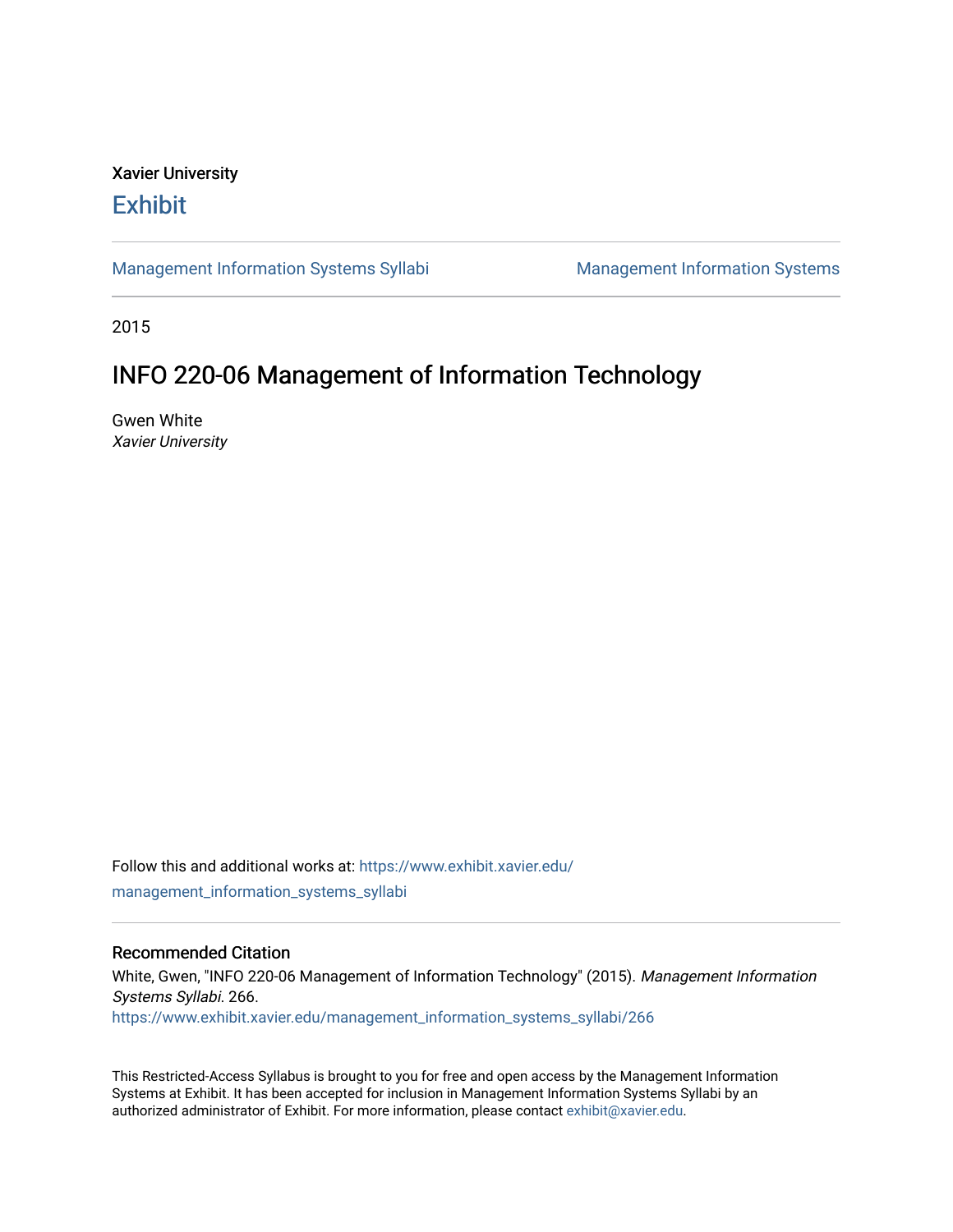#### **INFO 220 – MANAGEMENT OF INFORMATION TECHNOLOGY** INFO 220-06 T 6:00-8:30PM

| <b>E-MAIL</b> | whiteg@xavier.edu | <b>WEB SITE:</b> | canvas.xavier.edu |
|---------------|-------------------|------------------|-------------------|
|               |                   |                  |                   |

**OFFICE HOURS:** T, W, R 1:00-3:00PM **TELEPHONE:** 745-2943

Please email prior to office visit

#### **[T](https://canvas.xavier.edu/courses/9996/files/650725/download?wrap=1)EXT: Required books will be available on the Safari e-books resource by logging into Xavier's library. Students may choose to purchase these books from Amazon or other book sites.**

1. Microsoft® Excel® 2010 Inside Out by Mark Dodge and Craig Stinson. ISBN: 0-7356-2688-X (highly recommend buying a used copy online)

2. Microsoft® Access® 2010 Inside Out By: Jeff Conrad and John Viescas ISBN: 0-7356-2685-5 (highly recommend buying a used copy online)

3. Microsoft® Project 2010 Inside Out By: Teresa S. Stover, Bonnie Biafore, and Andreea Marinescu ISBN: 0-7356-2687-1 (will only use for one week)

4. Microsoft® Visio® 2010: Step by Step By: Scott A. Helmers ISBN: 0-7356-4887-5 (will only use for one week)

5. Various (free) web pages and videos will be linked from the course home page as reference for additional topics.

**DESCRIPTION**: This course will enable students to become proficient at using software to solve business problems.

#### **Prerequisite: INFO120**

**WILLIAMS COLLEGE OF BUSINESS MISSION:** "We educate students of business, enabling them to improve organizations and society, consistent with the Jesuit tradition."

#### **COURSE OBJECTIVES\***:

To develop spreadsheet applications to analyze data and solve business problems.

- 1. To design databases and applications to collect and organize data, perform transaction processing, produce reports, and analyze data.
- 2. To develop skills in productivity software to design business process diagrams, manage projects, develop online surveys and web pages and implement an online accounting system for a small business.
- 3. To critically examine ethical issues related to the impact of technology on organizations and society.

#### **BACKGROUND REQUIREMENTS**

**Prerequisites (INFO120)**: It is assumed that students have a working knowledge of basic Internet, Windows, Excel, Word, and Powerpoint skills. Students are expected to have all Excel skills learned in INFO120.

#### **CLASS POLICIES**

Assignments are to be submitted by the due date or you will lose points (10% every day late until the  $5<sup>th</sup>$  day, after the  $5<sup>th</sup>$  day the assignment will receive a maximum of 50%). Due dates, including late work deadlines will be indicated on the course home page. It is the students responsibility to keep track of all due dates.

• INFO 220 has a zero tolerance for academic dishonesty. If two files are deemed to be partially copied from another student, both students will receive a score of zero for that assignment. A second infraction will result in an F grade for the course.